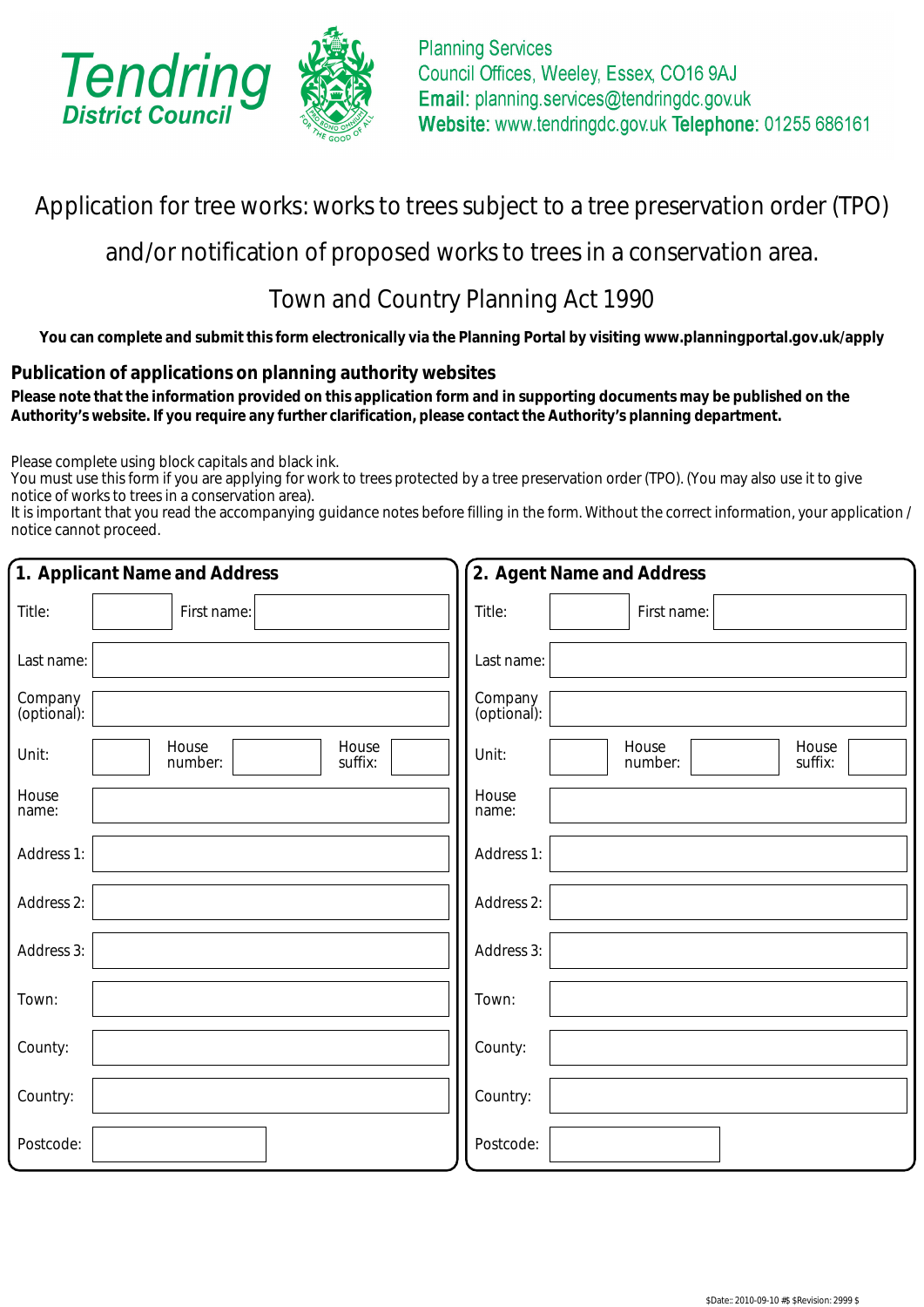| 3. Trees Location                                                                                                                                                                                                                                                                                                                                                                                                                                  | 4. Trees Ownership                                                                                                                                                                                                                                                                                                                                                                                                              |
|----------------------------------------------------------------------------------------------------------------------------------------------------------------------------------------------------------------------------------------------------------------------------------------------------------------------------------------------------------------------------------------------------------------------------------------------------|---------------------------------------------------------------------------------------------------------------------------------------------------------------------------------------------------------------------------------------------------------------------------------------------------------------------------------------------------------------------------------------------------------------------------------|
| If all trees stand at the address shown in Question 1, go to Question<br>4. Otherwise, please provide the full address/location of the site<br>where the tree(s) stand (including full postcode where available)                                                                                                                                                                                                                                   | Is the applicant the owner of the tree(s):<br>Yes<br>No<br>If 'No' please provide the address of the<br>owner (if known and if different from the trees location)                                                                                                                                                                                                                                                               |
| House<br>House<br>Unit:<br>suffix:<br>number:<br>House<br>name:<br>Address 1:<br>Address 2:<br>Address 3:<br>Town:<br>County:<br>Postcode<br>(if known):<br>If the location is unclear or there is not a full postal address, either<br>describe as clearly as possible where it is (for example, 'Land to the<br>rear of 12 to 18 High Street' or 'Woodland adjoining Elm Road') or<br>provide an Ordnance Survey grid reference:<br>Description: | Title:<br>First name:<br>Last name:<br>Company<br>(optional).<br>House<br>House<br>Unit:<br>number:<br>suffix:<br>House<br>name:<br>Address 1:<br>Address 2:<br>Address 3:<br>Town:<br>County:<br>Country:<br>Postcode:<br>Telephone numbers<br>Extension<br>Country code:<br>number:<br>National number:<br>Country code:<br>Mobile number (optional):<br>Country code:<br>Fax number (optional):<br>Email address (optional): |
| 5. What Are You Applying For?                                                                                                                                                                                                                                                                                                                                                                                                                      | 6. Tree Preservation Order Details                                                                                                                                                                                                                                                                                                                                                                                              |
| Are you seeking consent for works to tree(s)<br>No<br>Yes<br>subject to a TPO?                                                                                                                                                                                                                                                                                                                                                                     | If you know which TPO protects the tree(s), enter its title or number<br>below.                                                                                                                                                                                                                                                                                                                                                 |
| Are you wishing to carry out works to tree(s)<br>No<br>Yes<br>in a conservation area?                                                                                                                                                                                                                                                                                                                                                              |                                                                                                                                                                                                                                                                                                                                                                                                                                 |

## **7. Identification Of Tree(s) And Description Of Works**

Please identify the tree(s) and provide a full and clear specification of the works you want to carry out. Continue on a separate sheet if necessary. You might find it useful to contact an arborist (tree surgeon) for help with defining appropriate work. Where trees are protected by a TPO, please number them as shown in the First Schedule to the TPO where this is available. Use the same numbers on your sketch plan (see guidance notes).

Please provide the following information below : tree species (and the number used on the sketch plan) and description of works. Where trees are protected by a TPO you must also provide reasons for the work and, where trees are being felled, please give your proposals for planting replacement trees (including quantity, species, position and size) or reasons for not wanting to replant. *E.g. Oak (T3) - fell because of excessive shading and low amenity value. Replant with 1 standard ash in the same place.*

\$Date:: 2010-09-10 #\$ \$Revision: 2999 \$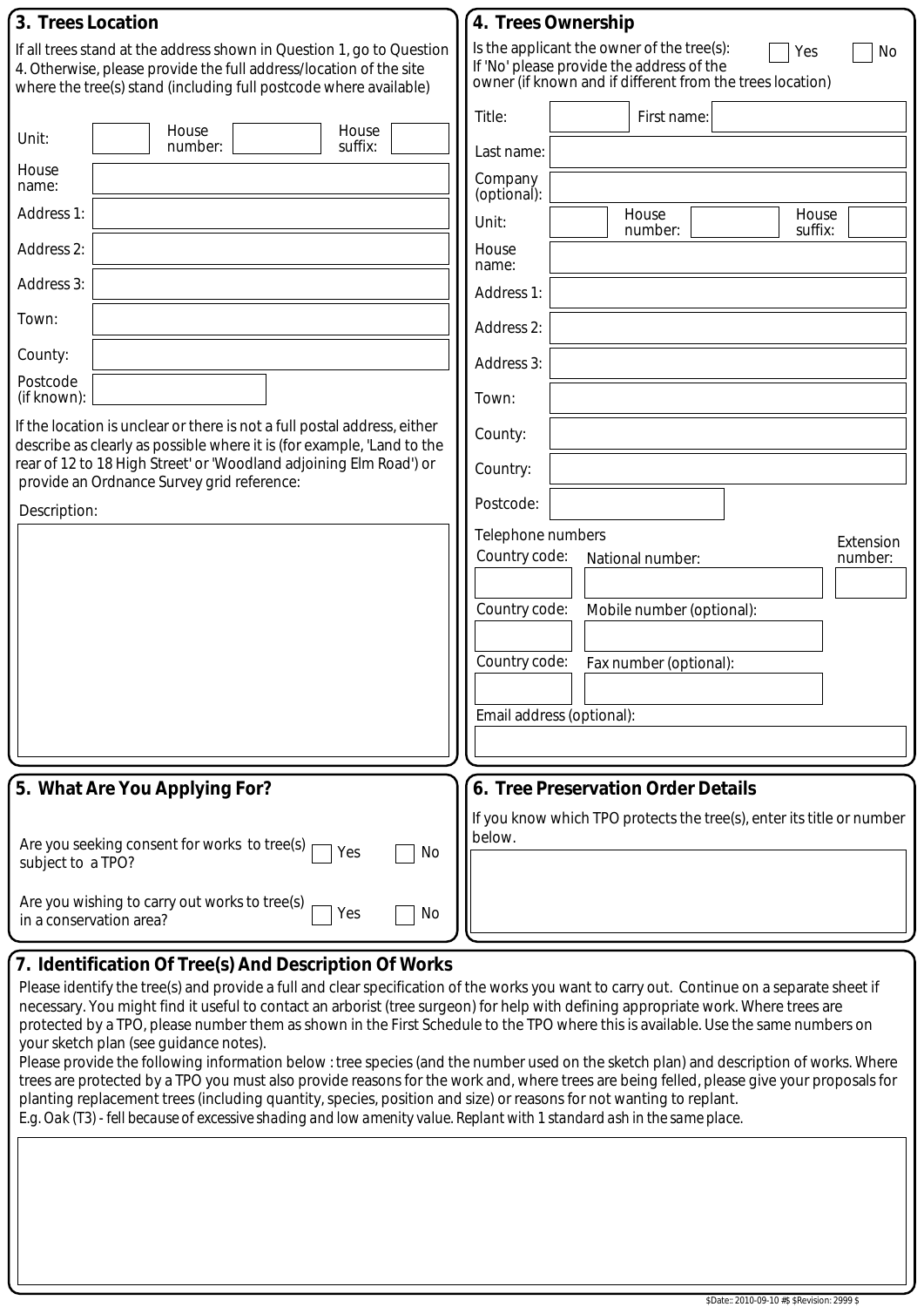**7. Identification Of Tree(s) And Description Of Works continued ...**

### **8. Trees - Additional Information**

#### **Additional information may be attached to electronic communications or provided separately in paper format.**

#### **For all trees**

| A sketch plan clearly showing the position of trees listed in Question 7 must be provided when applying for works to trees covered |
|------------------------------------------------------------------------------------------------------------------------------------|
| by a TPO. A sketch plan is also advised when notifying the LPA of works to trees in a conservation area (see guidance notes).      |
| It would also be helpful if you provided details of any advice given on site by an LPA officer.                                    |

#### **For works to trees covered by a TPO**

Please indicate whether the reasons for carrying out the proposed works include any of the following. If so, your application must be accompanied by the necessary evidence to support your proposals. (See guidance notes for further details)

| 1. Condition of the tree(s) - e.g. it is diseased or you have fears that it might break or fall: | $\Box$ Yes | $\overline{\phantom{a}}$ No |
|--------------------------------------------------------------------------------------------------|------------|-----------------------------|
| If YES, you are required to provide written arboricultural advice or other                       |            |                             |
| diagnostic information from an appropriate expert.                                               |            |                             |
|                                                                                                  |            |                             |

2. **Alleged damage to property** - e.g. subsidence or damage to drains or drives. If YES, you are required to provide for:

*Subsidence*

A report by an engineer or surveyor, to include a description of damage, vegetation, monitoring data, soil, roots and repair proposals. Also a report from an arboriculturist to support the tree work proposals.

*Other structural damage* (e.g. drains, walls and hard surfaces) Written technical evidence from an appropriate expert, including description of damage and possible solutions.

#### **Documents and plans (for any tree)**

Are you providing separate information (e.g. an additional schedule of work for Question 7)?

 $\Box$  Yes  $\Box$  No

 $\Box$  Yes  $\Box$  No

If YES, please provide the reference numbers of plans, documents, professional reports, photographs etc in support of your application. If they are being provided separately from this form, please detail how they are being submitted.